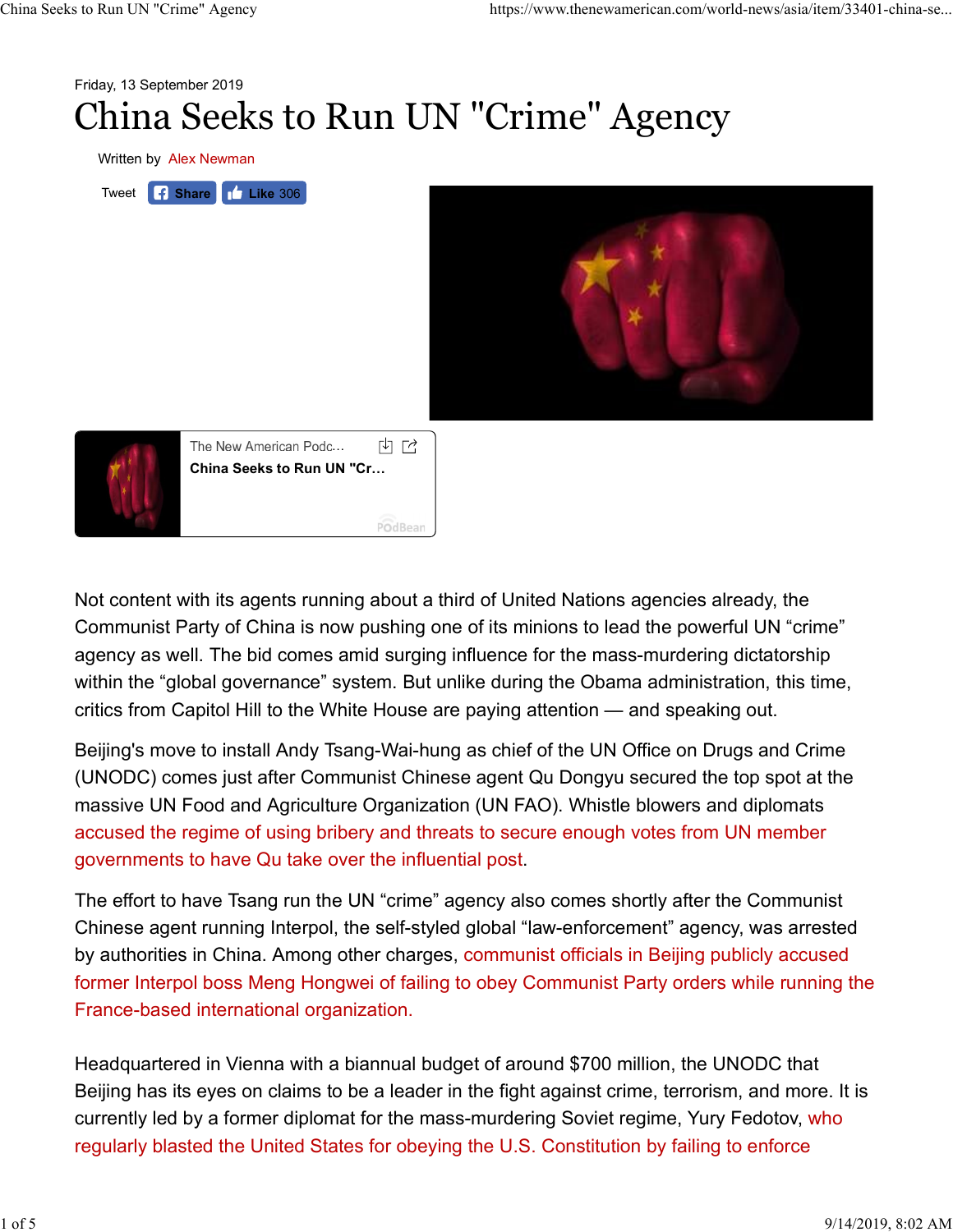blatanly unconstitutional UN agreements. The brutal Iranian dictatorship, by contrast, was regularly praised and celebrated by Fedotov's administration. China Seeks to Run UN "Crime" Agency https://www.thenewamerican.com/world-news/asia/item/33401-china-se...<br>blatanly unconstitutional UN agreements. The brutal Iranian dictatorship, by contrast, was<br>regularly praised and ce

Tsang's history suggests he will be just as bad — if not worse — than Fedotov when it comes to advancing globalism, whitewashing savage tyranny, and threatening national sovereignty across a broad range of policy areas. Among other roles, Tsang serves as deputy director of the regime's "National Narcotics Control Commission." The outfit has developed a global reputation for barbarism and horrifying human-rights violations, including beating and torturing prisoners and using them for slave labor, as documented by Human Rights Watch.

Before that, while serving as police chief, Tsang was instrumental in violently suppressing the peaceful "umbrella movement" protests in Hong Kong. As The New American reported at the time, authorities used tear gas and brute force to smash popular dissent against Beijing's growing authoritarianism in the once-semi-autonomous city. Protesters sought expanded voting rights, less interference from Beijing, the preservation of a free press, and the safeguarding of basic individual liberties. Tsang and his minions responded with an iron fist and bloodshed.

Now, finally, after the Deep State helped the murderous Communist Chinese regime take control of about one third of all the UN's so-called "specialized" agencies, officials in Washington, D.C., are starting to take notice. Indeed, within the upper echelons of the U.S. State Department, meetings and memos have been discussing the issue and seeking solutions to rein in Beijing's growing role within the UN system.

In response to the latest candidate offered by Beijing to run a key UN agency and the broader context of Communist China's ongoing takeover of the UN, officials within the Trump administration are working on a strategy to counter those moves. However, from public statements made by officials, it is clear that — at least in the bureaucracy — there is a fundamental misunderstanding about the nature of the problem.

"China's concerted push has more to do with advancing its self-serving interests and authoritarian model than demonstrating genuine leadership consistent with the principles and fundamental freedoms enshrined in the U.N Charter," an unnamed official was quoted as saying by Fox News. Of course, it is true that Beijing is interesting in advancing its authoritarian model. But the idea that the dictator-dominated UN is based on principles of freedom is beyond ludicrous.

In reality, the UN charter does not enshrine any freedoms, fundamental or otherwise. The official quoted in the media may have been referring to the UN Universal Declaration of Human Rights. But even allowing for that possibility, the statement is absurd. Unlike the U.S. Constitution's Bill of Rights and the Declaration of Independence, which protect God-given rights that pre-exist government, the UN's "human rights" instruments purport to endow people with revocable privileges that cannot be used against the UN and can be abolished at any time under virtually any pretext. In short, it is a giant fraud.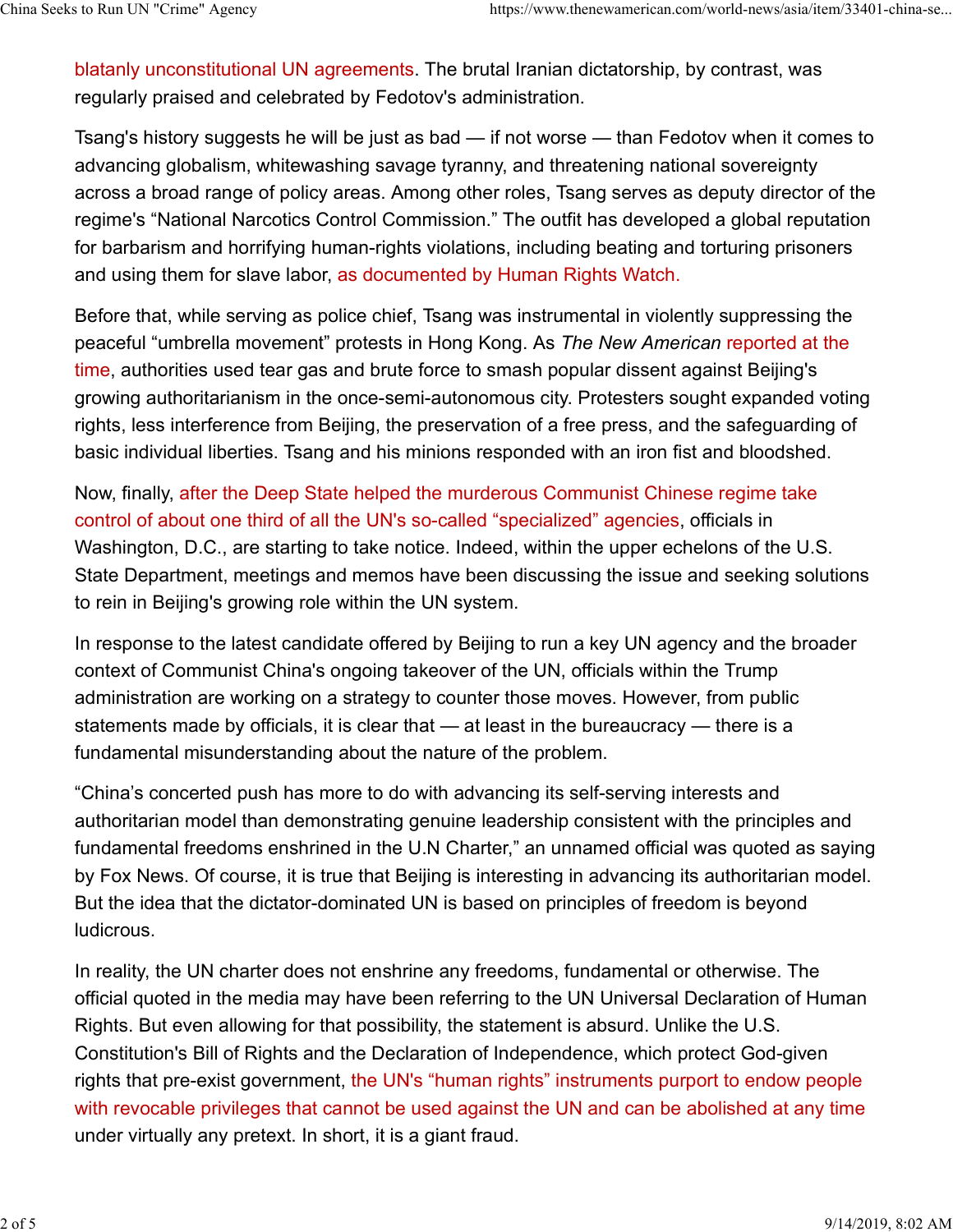On Capitol Hill, Senator Ted Cruz of Texas has been a leader in speaking out about the effort to have Tsang run the UNODC, even urging the Trump administration to do something about it. "The UN has no business putting yet another Communist Party cutout in a leadership position, especially one with a direct history of advancing China's abuses in Hong Kong," Cruz was quoted as saying media reports. "The Trump administration should use its voice and vote to block this appointment." China Seeks to Run UN "Crime" Agency https://www.thenewamerican.com/world-news/asia/item/33401-china-se...<br>On Capitol Hill, Senator Ted Cruz of Texas has been a leader in speaking out about the effort to<br>have Tsang run the

Senator Cruz, who has also spoken out against Beijing's espionage and influence operations in the United States, blasted the penetration of the leadership of global outfits such as the UN. "The Chinese Communist Party has systematically pursued a policy of joining and exploiting international organizations to advance their agenda," said Cruz, who serves on the Senate Foreign Relations Committee. "The pattern is the same across issues as varied as the WTO, Internet governance, Interpol, and human rights bodies."

A number of experts on China and international relations have also spoken out against Tsang's candidacy. Author and analyst Gordon Chang, who wrote the book The Coming Collapse of China, said Tsang would be a "hideous" appointment in comments made to Fox News. "Any candidate proposed for a drug enforcement post by a one-party state behind some of the world's most dangerous drug networks should be rejected out of hand," he said, noting that Tsang has failed to stop Chinese fentanyl rings despite having virtually unlimited power and tools to do it.

The Communist regime ruling China, however, which has murdered more people than any government in human history, defended the nomination amid escalating global criticism. Tsang's nomination, Beijing "Foreign Ministry" spokesman Geng Shuang said, shows "China's concrete action in support of multilateralism and work of the UN." He also vowed that the communist regime would "devote more efforts to fighting transnational organized crime and strengthening international counter-narcotic cooperation."

Other UN agencies under China's control include the UN International Civil Aviation Organization (ICAO), which is pushing global taxes on air travel. Also run by a Communist Chinese agent is the UN Industrial Development Organization, a disgraced entity helping to build up hostile Third World regimes such as the murderous dictatorships in North Korea and Cuba with Western money and technology. Another key UN entity run by a Communist Chinese agent is the UN International Telecommunications Union (ITU), which is seeking global censorship and controls of the Internet. Also under Communist Chinese control is the powerful UN Department of Economic and Social Affairs (UN DESA). Beijing has agents serving as deputy leaders of multiple UN organizations as well, not to mention the IMF, the World Bank, and beyond.

In short, Beijing is set to play a starring role in what globalists call the "New World Order" — at least if the Deep State gets its way.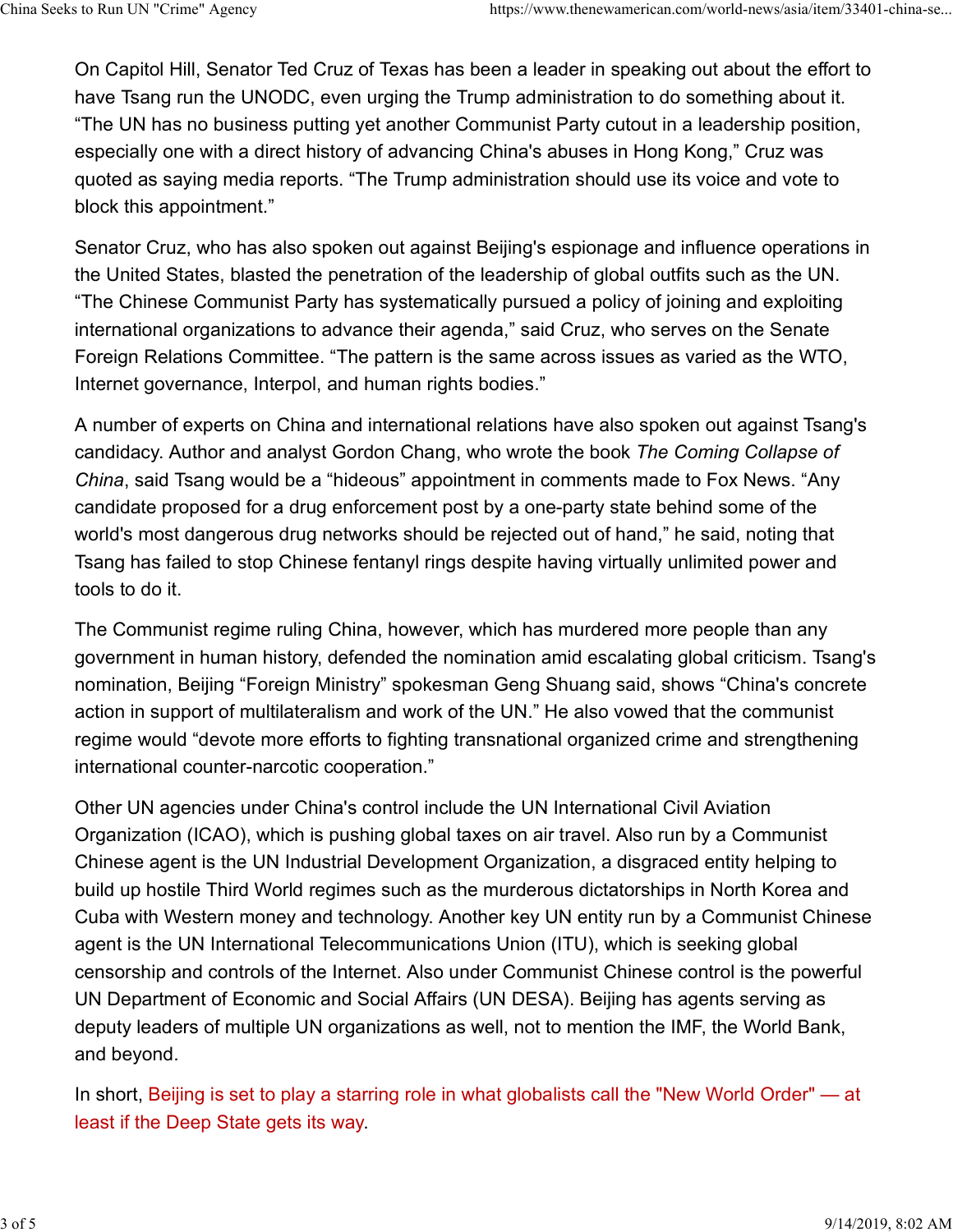Foreign-policy wonks in and around Washington, D.C., are increasingly taking notice of Communist China's rapidly increasing control over the architecture of global governance. The influential Heritage Foundation, for instance, recently released a report outlining the problem and recommending ways for the U.S. government to deal with it. Unfortunately, however, none of those solutions involve abandoning the increasingly totalitarian UN system that was designed from the start to become more and more oppressive and powerful. Without the United States, the whole ediface would collapse. China Seeks to Run UN "Crime" Agency https://www.thenewamerican.com/world-news/asia/item/33401-china-se...<br>Foreign-policy wonks in and around Washington, D.C., are increasingly taking notice of<br>Communist China's rapidly in

The decision on who will lead the UNODC will be made by UN Secretary-General Antonio Guterres, former leader of the Socialist International, sometime in the coming months. Considering Guterres' personal involvement in the spread of socialist and communist totalitarianism around the world and throughout the UN system, it remains unclear whether he will resist Beijing's demands for ever more power and control over global policy.

The Trump administration has withdrawn from a broad range of UN agencies and agreements, ranging from a UN deal promoting mass-migration to the UN's "education" agency. The American Sovereignty Restoration Act (H.R. 204), however, would go further, ending all U.S. government involvement and funding for the "dictators club" that is the UN. With Communist China openly taking the reins at the globalist outfit, critics of the UN say it is past time for American taxpayers to stop subsidizing it all.

## Photo: bephotographers/iStock/Getty Images Plus

Alex Newman, a foreign correspondent for The New American, regularly attends UN and international summits. He can be reached at anewman@thenewamerican.com or through Liberty Sentinel Media. Follow him on Twitter @ALEXNEWMAN\_JOU or on Facebook.



## Related articles:

Using Bribery and Threats, China Seizes Another UN Agency Communist Party Boasts It Controls Chinese UN Officials UN Censors Complaint on Communist Re-education Camps in China Hong Kong Erupts Amid Crackdown by Communist Beijing UN Approves Obama-sponsored "Terrorism" Regime